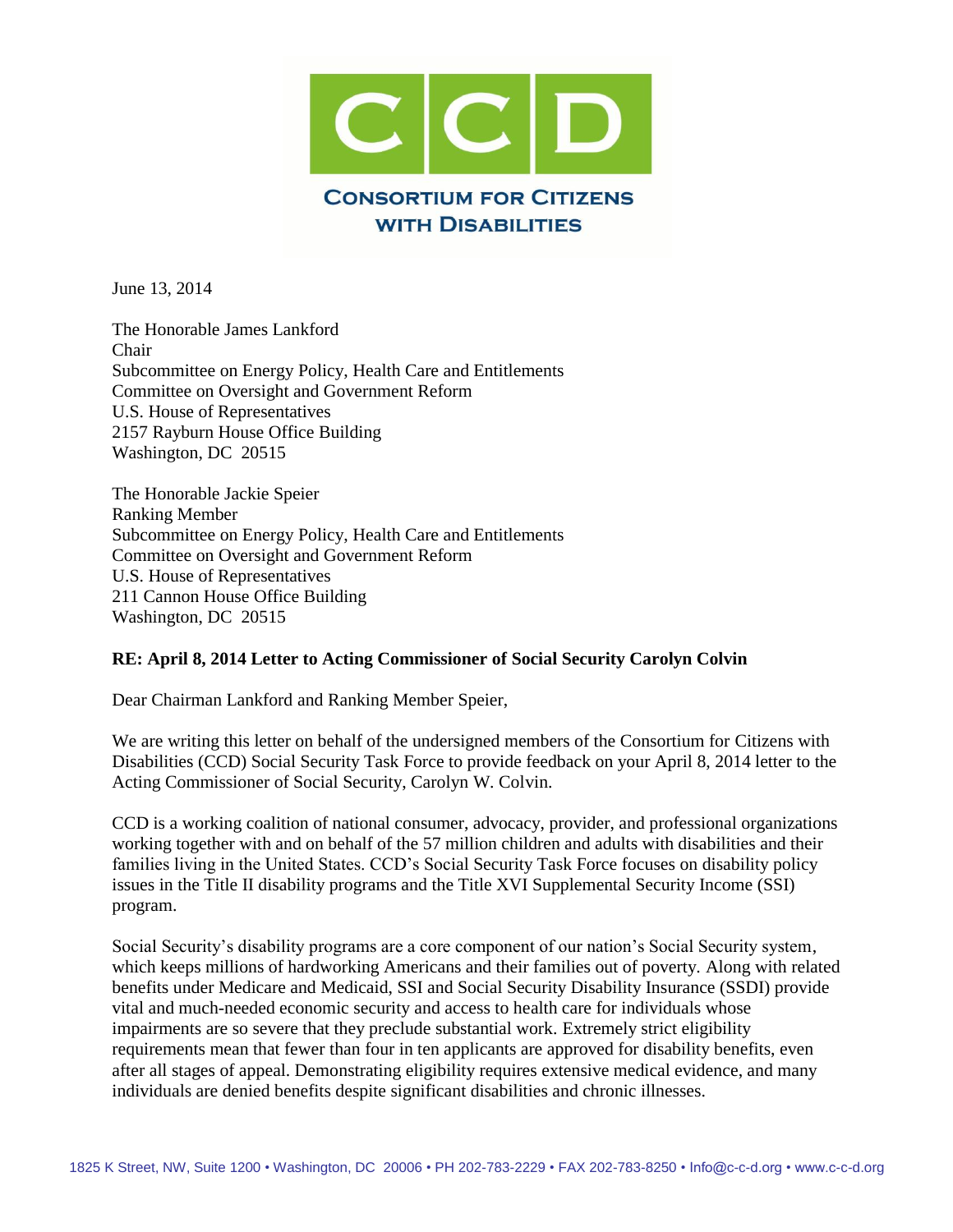Benefits are modest but vital – averaging just over \$500 per month for SSI and just over \$1,100 per month for SSDI. For many, disability benefits make it possible to secure stable housing and purchase food, life-sustaining medications, and other basic necessities. Disability benefits can be the difference between life and death for many Americans.

# **I. Recommendations for Strengthening SSA's Program Integrity Work**

The CCD Social Security Task Force shares your belief in the importance of ensuring that Social Security disability payments are only made to people who are entitled to receive them and that the amount of the payments are accurate. Although the Social Security Administration (SSA) does a good job of ensuring that payments are accurate, we believe that more could be done to prevent overpayments and underpayments. It is important to note that, in and of themselves, **overpayments do not indicate fraud or abuse as beneficiaries are encouraged to work if they are able.**

Over the years, the CCD Social Security Task Force has developed many recommendations for strengthening SSA's program integrity work. A detailed description of our recommendations is available at:

# [http://www.c-c-d.org/fichiers/CCD\\_Program\\_Integrity-Recommendations06-09-14.pdf](http://www.c-c-d.org/fichiers/CCD_Program_Integrity-Recommendations06-09-14.pdf).

As highlighted in our recommendations, the CCD Social Security Task Force shares your support for SSA's ability to conduct Continuing Disability Reviews (CDRs) in a timely manner and for efforts by the Office of Disability Adjudication and Review to enhance decisional quality. We appreciate your work to emphasize the importance of program integrity initiatives.

# **II. SSA Requires Adequate Resources for Program Integrity**

Unfortunately, we are deeply concerned that without adequate resources, SSA will continue to struggle to meet the service needs of the public and ensure program integrity. We thank Ranking Member Speier for highlighting this concern in her opening statement at the Subcommittee's April 9, 2014 hearing. We concur that SSA must have sufficient resources to carry out program integrity activities, as well as customer service functions.

SSA's administrative budget is only about 1.4 percent of benefits paid out each year. With the baby boomers entering retirement and their disability prone years, SSA is experiencing dramatic workload increases at a time of diminished funding and staff. For the two years prior to fiscal year (FY) 2014, Congress appropriated \$421 million less for SSA's program integrity efforts (such as medical and work continuing disability reviews and Title XVI redeterminations) than the Budget Control Act of 2011 (BCA) authorized. Over the three years prior to FY 2014, SSA received nearly \$1 billion less for its Limitation on Administrative Expenses (LAE) than the President's request, and lost over 11,000 employees since FY 2011. We are encouraged that the appropriation for FY 2014 includes full funding of the FY 2014 BCA level for SSA's program integrity reviews. This will allow SSA to significantly increase CDRs.

Adequate LAE is essential to preventing service degradation and ensuring that SSA can provide timely and accurate payments and perform necessary program integrity work, including: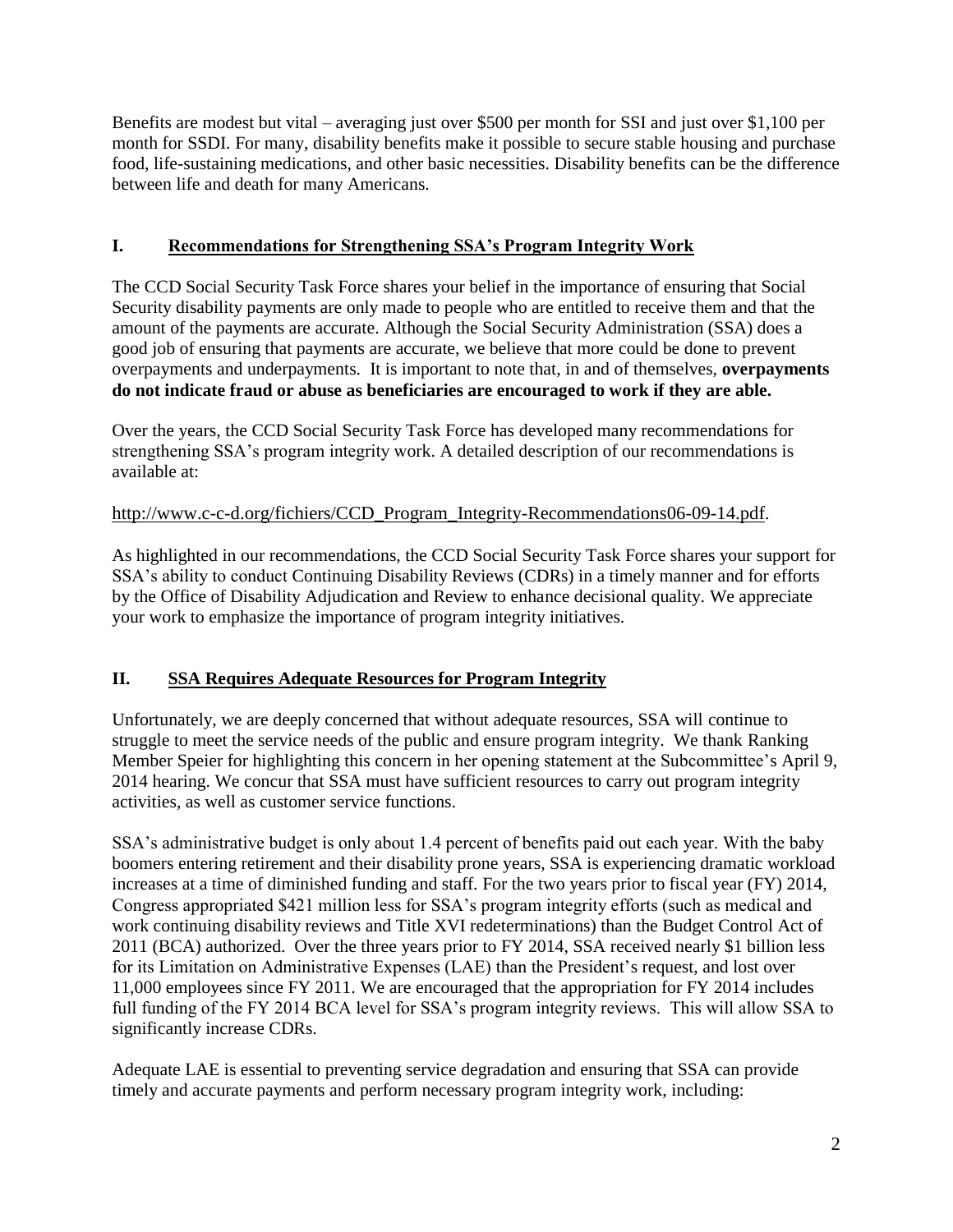**• Disability claims processing.** Adequate resources support claims processing and disability determinations at the initial levels so that the correct decision can be made at the earliest point possible and unnecessary appeals can be avoided. Inadequate staffing at field offices and state Disability Determination Services (DDS) leads to increased workload at the hearing level. Disability claims may be less thoroughly developed, leading to incorrect denials of benefits and more appeals. Additionally, the significant progress made in recent years at the hearing level in reducing average wait times until hearings and shrinking the disability claims backlog has eroded due to the lack of needed resources.

**• Pre-effectuation and continuance reviews<sup>1</sup> of DDS determinations**. As required by the Social Security Act, SSA conducts pre-effectuation reviews of at least half of all DDS initial and reconsideration allowances for Title II (Social Security) and Title XVI (Supplemental Security Income) adult disability benefits. SSA also reviews a number of DDS Title II CDR determinations, which result in continuation of benefits. For every dollar spent in FY 2011 on these reviews SSA estimates a lifetime savings of about \$11 in Title II and Title XVI benefits.<sup>2</sup>

**• Disability Determination Services quality review**. SSA has implemented multiple levels of quality review at the DDS level. For example, SSA requires all DDSs to have an internal quality assurance function, and also operates an Office of Quality Performance (OQP) which conducts quality assurance reviews of samples of initial and reconsideration determinations of the DDSs.

**• Review of Administrative Law Judge (ALJ) decisions in a manner consistent with law.** While ALJs have qualified decisional independence, they are required to follow SSA laws, regulations and policies. SSA has implemented a quality review process for ALJ decisions. In FY 2011, the SSA Office of Disability Adjudication and Review (ODAR) established a new Quality Review (QR) initiative and opened four new Branches in the Office of Appellate Operations. The QR Branches review a computer-generated sample of unappealed favorable ALJ decisions (over 6,100 in FY 2013), pre-effectuation, and then refer the selected cases to the Appeals Council for possible "own motion" review. If the Appeals Council accepts review, it can remand or issue "corrective" decisions, which may involve changing the favorable ALJ decision to a "partially" favorable decision or to an unfavorable decision. In addition, there is post-effectuation review of ALJ decisions, i.e., review after the decisions are effectuated and beneficiaries are in pay status. While these ALJ decisions cannot be changed, post-effectuation review enables targeted examination of compliance with agency policies and policy guidance and additional training as needed to ensure high quality decision-making.

**• CDRs and redeterminations.** SSA is required by law to conduct CDRs in all cases where the beneficiary's condition is expected to improve, or where improvement is considered possible, to ensure that benefits are paid only as long as the individual remains eligible. SSA estimates that every \$1 spent on medical CDRs saves the federal government \$9, but reports a current backlog of 1.3 million CDRs. We are hopeful that the additional resources in the FY 2014 budget will allow SSA to significantly increase the number of medical and work CDRs and SSI redeterminations it is able to conduct.

**• Cooperative Disability Investigations (CDI).** SSA and the Office of the Inspector General (OIG) jointly established the CDI Program in 1998. Twenty-five CDI units across the U.S. investigate

<sup>&</sup>lt;sup>1</sup> "Pre-effectuation" refers to reviews conducted before benefits are authorized to be paid. Accordingly,

<sup>&</sup>quot;continuance reviews" and "post-effectuation reviews" are conducted after benefit authorization.

<sup>&</sup>lt;sup>2</sup> Social Security Administration, June 27, 2013, Annual Report on Social Security Pre-Effectuation Reviews of Favorable State Disability Determinations, Fiscal Year 2011.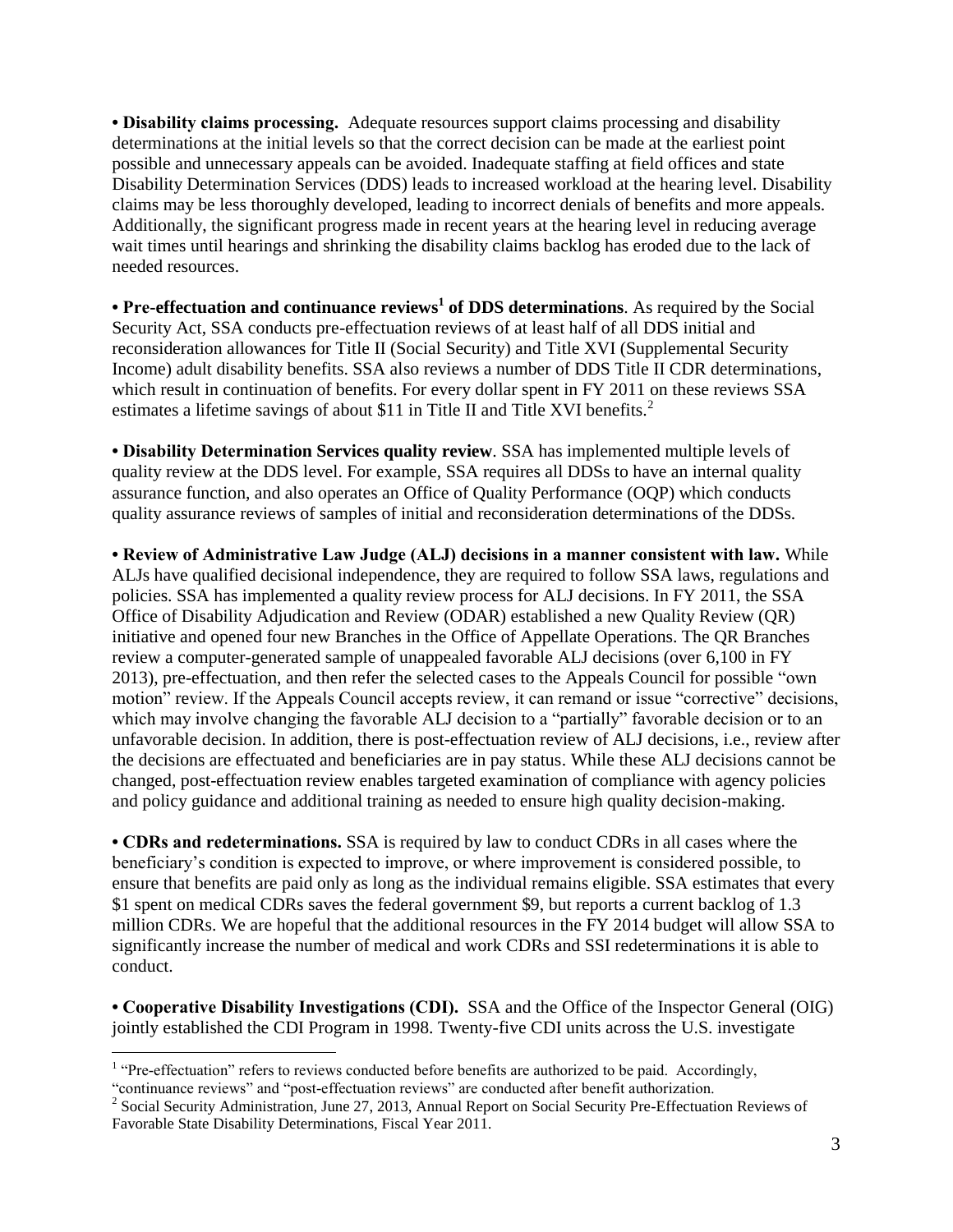individual disability applicants and beneficiaries, as well as potential third parties who facilitate disability fraud. SSA or DDS personnel make referrals to a CDI unit for investigation, and CDI units also accept reports from the public via a toll-free telephone hotline and an online web form. Investigations uncovering fraud or attempted fraud can result in a denial, suspension, or termination of benefits, civil or criminal prosecution, and/or imposition of civil monetary penalties, and/or sanctions on claimant representatives for violation of SSA's ethical standards. Since the program's inception in FY 1998, CDI efforts have resulted in \$2.2 billion in projected savings to SSA's disability programs, with more than \$860 million just over the last three years, as Acting Commissioner Colvin noted in her testimony for a recent hearing before the House Ways and Means Social Security Subcommittee.<sup>3</sup>

#### **III. SSA Should Retain the Medical Improvement Review Standard**

Your letter recommends that SSA revise the Medical Improvement Review Standard (MIRS), which requires that SSA show medical improvement before benefits can be terminated. The CCD Social Security Task Force has long taken the position that SSA should retain the MIRS as it currently exists in the Social Security Act and the regulations.

As discussed below, the circumstances under which beneficiaries' benefits were improperly terminated in the early 1980s using the initial disability standard and without the need for SSA to show any change in the beneficiary's condition from the prior determination led Congress to consider and ultimately pass, after lengthy deliberation, legislation establishing the MIRS.

Congress passed the standard as part of the Social Security Disability Benefits Reform Act of 1984 ("DBRA 1984"; Pub. L. No. 98-460) – legislation passed by a unanimous, bipartisan vote in both the House of Representatives (402-0) and the Senate (99-0) in September 1984, and was enacted when signed by President Reagan on October 9, 1984. A number of exceptions to application of the MIRS were provided in the legislation, including cases where the prior decision was "in error." If fraud was involved, benefits can be terminated retroactively and the individual may be referred for further sanctions.

# *DBRA 1984: History and Rationale*

 $\overline{a}$ 

The years leading up to DBRA 1984 highlight the need for and the importance of the medical improvement standard.

In 1980, legislation created a requirement that SSA conduct CDRs every three years for beneficiaries whose impairment(s) were not considered permanent. The then-new Reagan Administration implemented a policy in early 1981 of aggressively conducting CDRs and terminating the benefits of those who did not meet its strict interpretation of the Social Security initial disability standard. This included elimination of any requirement to show medical improvement as well as a *de novo* review of CDR cases under the new, stricter policy.<sup>4</sup>

<sup>&</sup>lt;sup>3</sup> Hearing on Fighting Social Security Disability Fraud, Subcommittee on Social Security, House Committee on Ways and Means, Feb. 26, 2014; testimony available at

[http://waysandmeans.house.gov/uploadedfiles/2\\_26\\_14\\_ss\\_testimony\\_carolyn\\_colvin.pdf.](http://waysandmeans.house.gov/uploadedfiles/2_26_14_ss_testimony_carolyn_colvin.pdf)

 $4$  Evidence of the shift in interpretation of the 1980 legislation is shown in the estimated savings for conducting CDRs. The 1980 conference report estimated savings from 1982 to 1985 of \$218 million, with a net loss at the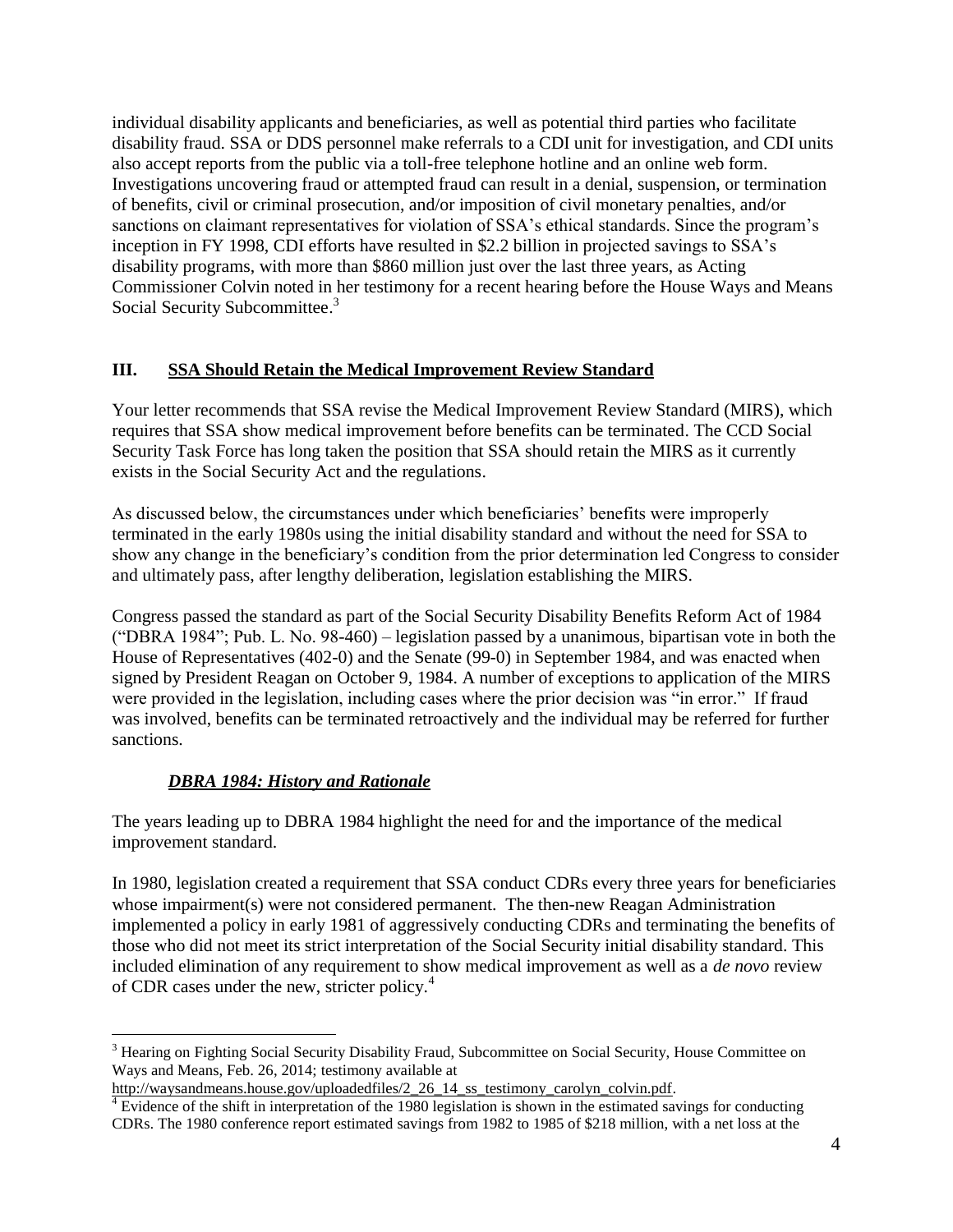Chaos and significant harm to beneficiaries ensued. About 1 million beneficiaries were subject to the three-year CDR review, and between March 1981 and early 1984, federal-funded state Disability Determination Services agencies terminated the benefits of almost 500,000 disabled Americans, including tens of thousands of beneficiaries with severe mental impairments. Chaos resulted. Twenty-nine states refused to follow SSA's instructions for termination of benefits; federal courts were clogged with appeals; 200 federal courts across the country threatened the government with contempt of court citations for refusing to pay benefits when ordered.

Litigation challenging the Administration's policy was instituted across the county, including more than 12,000 individual appeals of terminations and 40 class actions. Many courts ordered SSA to apply a "medical improvement" standard before terminating disability benefits and one-half of the States refused to follow SSA's new procedures and criteria. By April 1984, the Administration finally announced a nationwide moratorium on CDRs.

Beginning in 1982, Congress began to consider legislation that, among other provisions, required SSA to apply a "medical improvement" standard before terminating benefits. **The intent of the standard was that benefits should be continued if the individual's condition remains the same as or is worse than it was when benefits were first granted.**

The final bill leading to enactment of DBRA 1984 was described by Members of Congress from both parties as a necessity to end the chaos. On the day the bill was passed, then Rep. J. J. Pickle (D-TX), a previous Chairman of the House Ways and Means Social Security Subcommittee, stated on the floor of the House:

… [T]oday the program is in a state of chaos and if we do not act immediately to restore order, it will utterly collapse. Perhaps my cry of alarm sounds exaggerated. It is not.

#### *The Medical Improvement Review Standard*

Section 2(a) of DBRA 1984 sets forth the medical improvement review standard (MIRS): SSA shall terminate disability benefits "only if such finding is supported by —

(1) substantial evidence which demonstrates that—

(A) there has been any medical improvement in the individual's impairment or combination of impairments (other than medical improvement which is not related to the individual's ability to work), and

(B) the individual is now able to engage in substantial gainful activity."<sup>5</sup>

"Medical improvement" is defined as: "[A]ny decrease in the medical severity of your impairment(s) which was present at the time of the most recent favorable medical decision that you were disabled or continued to be disabled."<sup>6</sup>

 $5$  42 U.S.C. §§ 423(f)(1) and 1382c(a)(4)(A).

beginning due to increased administrative resources. On the other hand, the Reagan Administration submitted information to Congress estimating savings of \$2.4 billion from 1981 to 1985, with no additional resources.

 $6$  20 C.F.R. §§ 404.1594(b)(1) and 416.994 (b)(1)(i).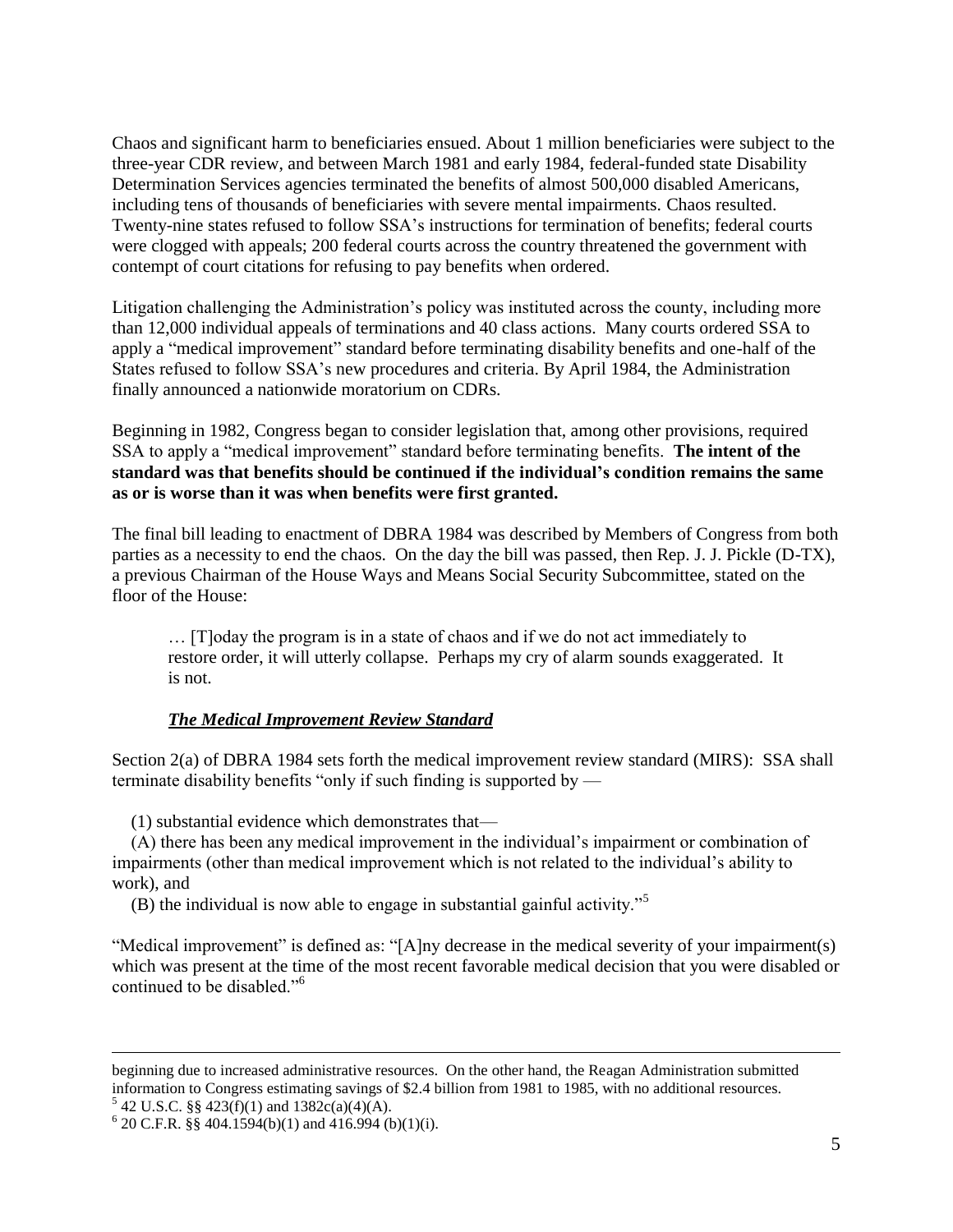SSA will only consider the impairments that the individual had at the time of the last disability decision, and not those which have developed since that time. However, SSA will consider any new impairments when it assesses whether the person is now able to engage in substantial gainful activity (assuming medical improvement of prior impairment(s) is found) under the second prong of the statutory standard.

SSA will find that there has been medical improvement if only one impairment has improved, even if another impairment(s) present at the time of the most recent favorable decision has worsened.

# *Exceptions to application of the Medical Improvement Review Standard*

When Congress approved the medical improvement standard in DBRA 1984, the extensive deliberations, lasting more than two years, also resulted in a number of exceptions to application of the MIRS. These exceptions are divided into two groups.

**First group of exceptions to application of the MIRS.** In the first group of exceptions, the individual has not improved medically. Under the sequence of review, $\frac{7}{1}$  the consideration of the case will proceed to determine whether the individual is currently able to engage in SGA. Exceptions in this first group include: (1) Advances in medical or vocational therapy or technology; (2) The beneficiary has undergone vocational therapy; (3) New or improved diagnostic techniques or evaluations have become generally available; and (4) Any prior disability decision was "in error."

The exception to application of the MIRS when there is substantial evidence which demonstrates that any prior disability determination was "in error" is very specific.<sup>8</sup> It will apply "only if" one of the following three circumstances exists:

- **1. Substantial evidence shows "on its face" that the decision in question should not have been made.** This covers errors such as misreading test results or the misapplication of a listed impairment in the Listings of Impairments or one of the Medical-Vocational Guideline rules. Examples are provided in the regulation. If this error applies, SSA will still determine current eligibility for benefits.
- **2. At the time of the last review, required and material evidence of the severity of the impairment(s) "was missing."** This exception may apply when evidence becomes available on the review and substantial evidence demonstrates that had such evidence been present at the time of the prior determination, disability would not have been found. "Missing" evidence refers to material evidence that was not obtained but was required for documentation, such as the Listing of Impairments.<sup>9</sup>
- **3. New evidence which relates to the prior determination and refutes the prior conclusions.**  This exception applies only if: "New evidence" which relates to the prior determination ... "refutes the conclusions that were based upon the prior evidence" *and* there is substantial evidence that "had the new evidence … been considered at the time of the prior decision, … the claim would not have been allowed or continued."<sup>10</sup> The type of error contemplated,

 7 20 C.F.R. §§ 404.1594(f) and 416.994(b)(5).

 $8^{8}$  20 C.F.R. §§ 404.1594(d)(4) and 416.994(b)(3)(iv).

<sup>9</sup> POMS DI 28020.360.

<sup>&</sup>lt;sup>10</sup> 20 C.F.R. §§ 404.1594(d)(4)(iii) and 416.994(b)(3)(iv)(C).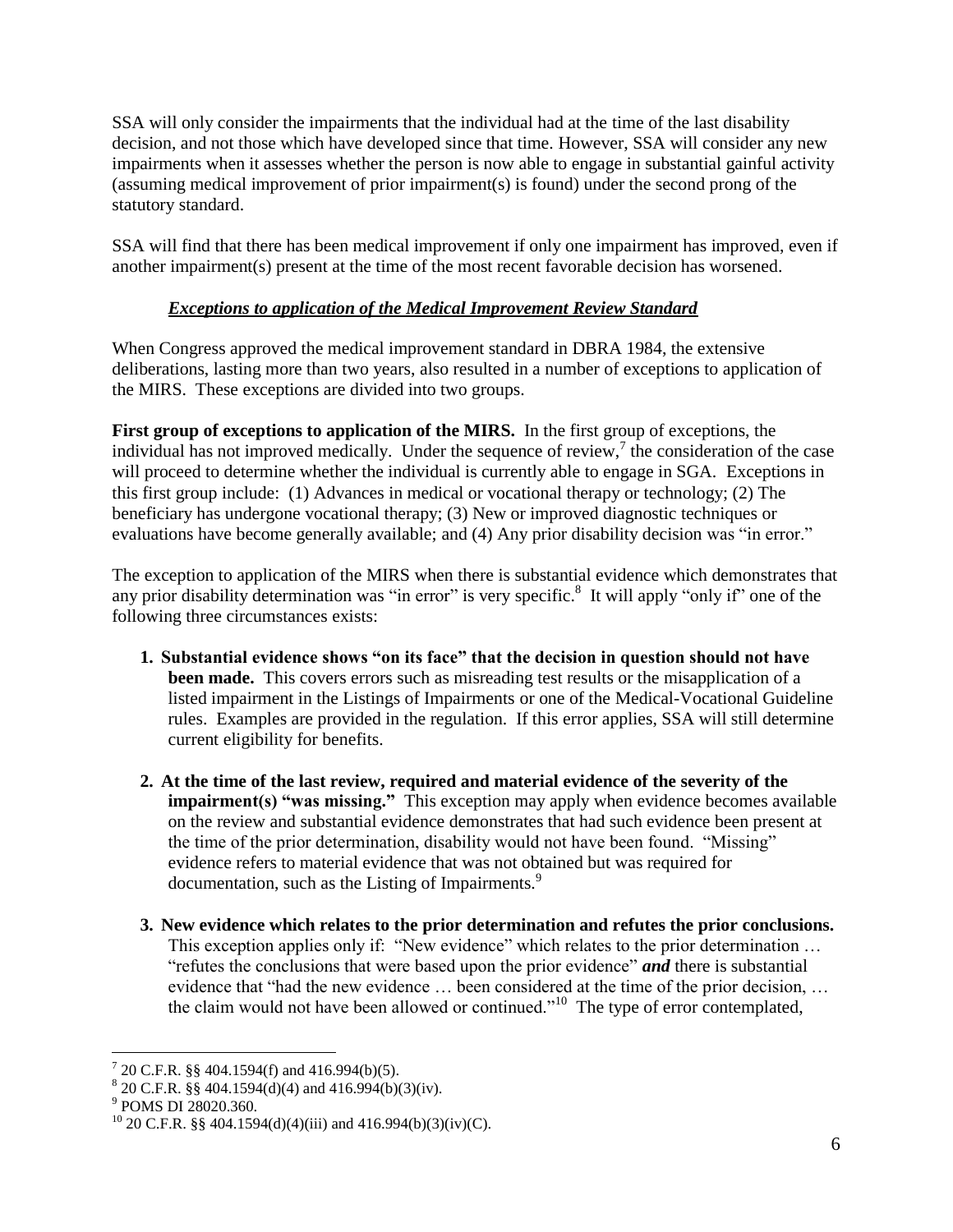which is an example in the regulation, is "a tumor thought to be malignant was later shown to have actually been benign."

The regulation clearly prohibits "substitution of judgment" for applying the "in error" exception:

A substitution of current judgment for that used in the prior favorable decision will not be the basis for applying the exception.<sup>11</sup>

The regulation provides an example where substitution of judgment is *not* proper. The example discusses a previous adjudicator who found that the individual's diabetes met the level of severity in the Listing of Impairments. On the review, symptoms, signs, and laboratory findings are unchanged. However, the current adjudicator feels the impairment does not meet a Listing. "Error *cannot* be found because it would represent a substitution of current judgment for that of the prior adjudicator that your impairment equaled a listing." (emphasis in original).

If error is found, SSA will consider whether it is appropriate to reopen the prior decision. This will occur only if the regulatory conditions for reopening a prior decision are met.<sup>12</sup> If reopening does not apply, SSA will not make a finding that disability ended in the past. Instead, it will make a determination as to whether the individual is currently able to engage in SGA.

**Second group of exceptions to application of the MIRS.** If one of the exceptions in the second group applies, a finding of "no disability" will result and benefits terminated, even if there has been no medical improvement and the individual cannot currently engage in substantial gainful activity (SGA). The second group of exceptions includes: (1) The prior decision was fraudulently obtained; (2) The individual does not cooperate with SSA and there is no "good cause" for the failure; (3) SSA cannot locate the individual; and (4) The individual fails to follow prescribed treatment which would be expected to restore the ability to engage in SGA and there is no "good cause" for the failure.

If one of the exceptions in the second group applies, the statute<sup>13</sup> permits SSA to discontinue benefits, regardless of whether there is medical improvement.<sup>14</sup> If the prior decision was obtained by fraud, SSA can reopen the claim at any time<sup>15</sup> and retroactively terminate benefits. SSA can also determine whether further sanctions are appropriate.

#### **IV. Proposal to Submit "All Evidence" Could Create Significant Barriers to Eligibility for Individuals with Qualifying Disabilities**

Your letter recommends that SSA "should require claimants and their representatives to submit all evidence"

 $\overline{a}$ <sup>11</sup> *Id.*

<sup>&</sup>lt;sup>12</sup> See 20 C.F.R. §§ 404.988-404.989 and 416.1488-416.1489. A disability decision may be reopened "for any reason" within 12 months of the initial determination finding the individual disabled; for "good cause" (e.g., "new and material evidence is furnished") within 2 years (SSI) or 4 years (Title II) of the initial determination finding the individual disabled; or "[a]t any time" if fraud was involved in obtaining the initial determination.

<sup>13</sup> 42 U.S.C. § 423(f).

<sup>&</sup>lt;sup>14</sup> 20 C.F.R. §§ 404.1594(e)(1) and 416.994(b)(4)(i).

 $15$  20 C.F.R. §§ 404.988(c) and 416.1488(c).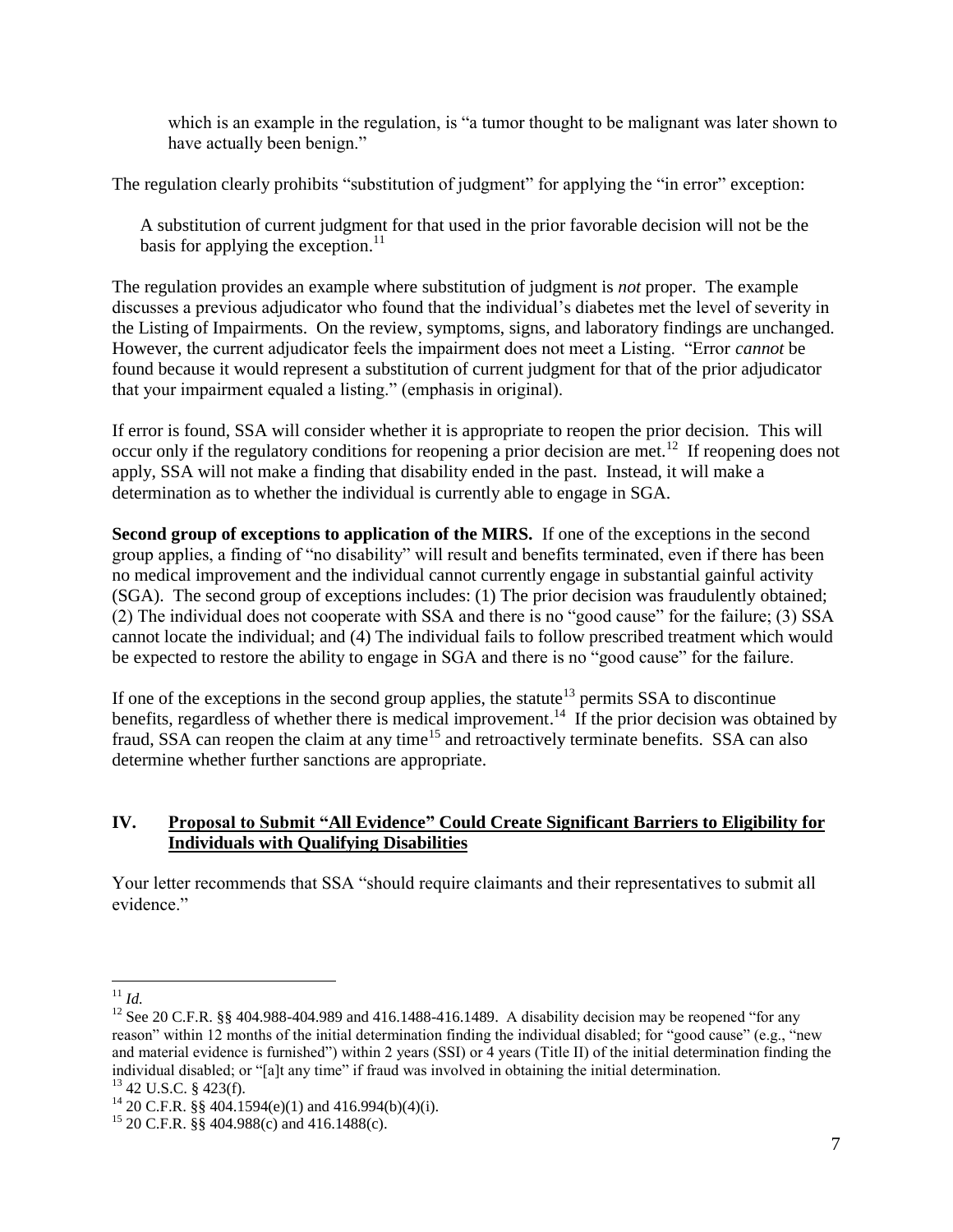SSA recently issued a Notice of Proposed Rulemaking (NPRM) to do this. "Submission of Evidence in Disability Claims." 79 Fed. Reg. 9663 (Feb. 20, 2014). The NPRM proposed requiring that a claimant "must inform us [SSA] about or submit all evidence known to you that relates to whether or not you are blind or disabled." Additionally, the NPRM would require the claimant to submit evidence "in its entirety." The NPRM preface explains: "For example, if you obtain your patient file from one of your medical sources, we would require you to submit *all* of the medical records in that file." 79 Fed. Reg. 9666 (emphasis in original).

In comments submitted on April 21, 2014, CCD members express grave concern about the impact of the proposed rule on people with disabilities, noting that any changes to the process must be measured against the extent to which the changes ensure fairness and protect the rights of people with disabilities. As stated in the CCD comments:

Rather than removing "subjectivity," the NPRM instead provides no limit in the scope or relevance of evidence that must be submitted. It will allow unlimited discretion in adjudicators, for example inappropriately prying into claimants' private lives, and will undoubtedly be subject to disparate application. And the lack of specific guidance will lead to confusion and potential "traps" for claimants and their representatives, inefficiencies for all parties, and significant workload increases for SSA staff.

The CCD comments go on to explain:

We support the concept that records should not be "redacted," as required by the current  $\S$ 404.1512(c). However, the proposed requirement to submit evidence "in its entirety" must be considered in the context of the complete proposed regulations. As discussed above, the proposed regulations provide no specificity or guidance and require, with a seemingly unlimited scope, the claimant to submit hundreds and perhaps thousands of pages of records. For example, a single hospitalization may easily consist of 1000 or more pages. Is the agency, especially at the hearing level, prepared to review of hundreds if not thousands of pages of medical records, when perhaps only 20 pages may be relevant?

Given that the NPRM would require records to be submitted in their "entirety," it is likely that thousands of pages of medical records would need to be obtained and submitted. While the NPRM infers that it would be sufficient to "inform" SSA about the evidence, the reality of who will obtain and pay for the evidence is not so clear, as claimants and their representatives are generally required, at least at the hearing level, to obtain and pay for the evidence.

The full CCD comments are available at:

[http://www.c-c-d.org/fichiers/CCD\\_Comments\\_evidence\\_NPRM4-21-2014FINAL.pdf.](http://www.c-c-d.org/fichiers/CCD_Comments_evidence_NPRM4-21-2014FINAL.pdf)

# **V. Treating Physician Rule and Acceptable Medical Sources**

Your letter recommends that SSA "revise the 'treating source' rule to allow ALJs to consider all relevant medical conditions." As described below, the CCD Social Security Task Force believes that SSA's current regulations and policies for weighing medical evidence in disability claims provide detailed guidance for adjudicators and the public, and we support their appropriate application.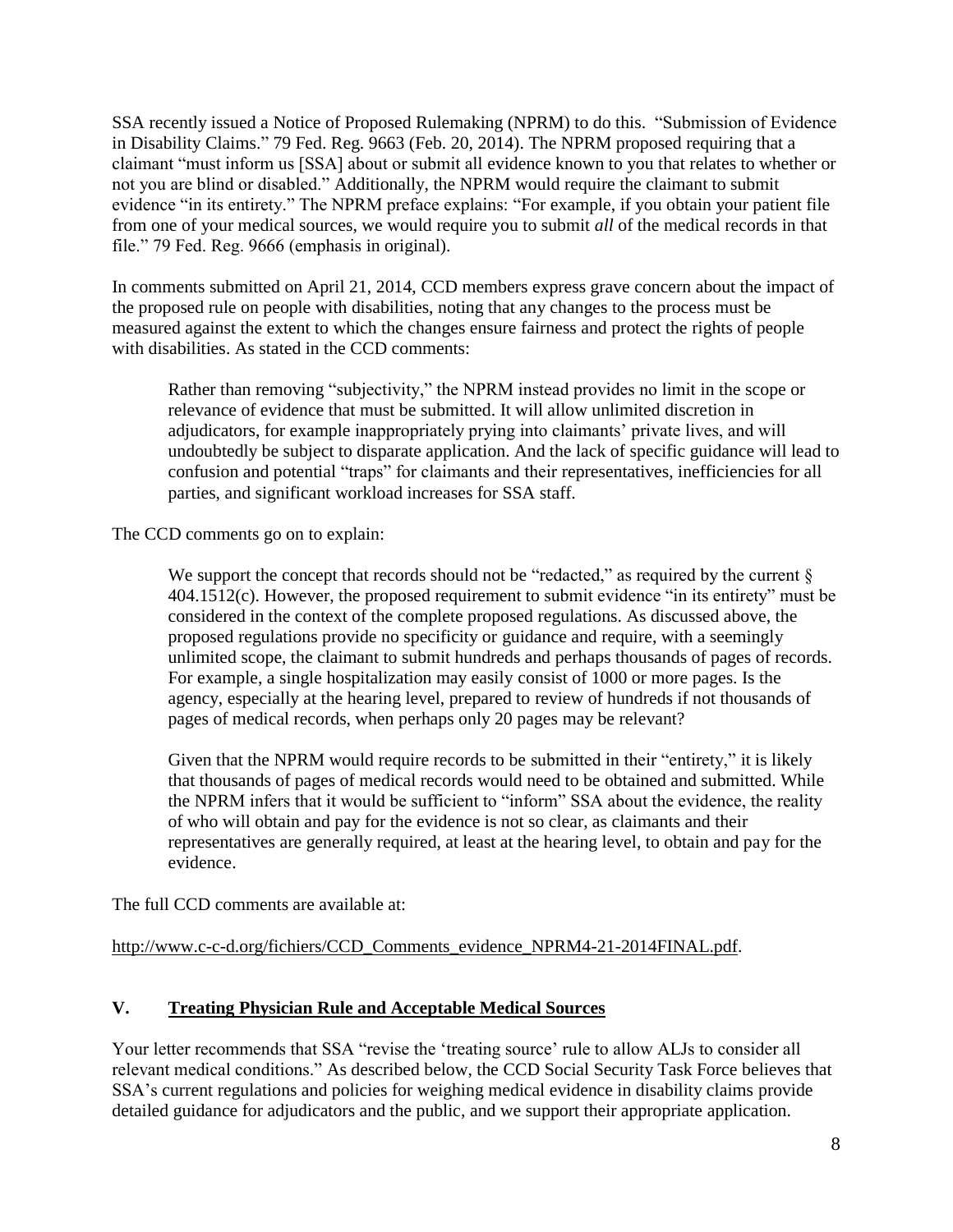We agree with the Administrative Conference of the United States (ACUS) recommendation cited in your letter that SSA should revise its rules so that "other medical professionals such as nurse practitioners, physician assistants, and licensed clinical social workers can be considered acceptable medical sources."

# *Treating Physician Rule*

Prior to 1991, SSA had failed to promulgate comprehensive rules for weighing medical evidence in disability claims. As a result, the courts stepped in to fill the void and established an extensive collection of precedent in this area. The "treating physician rule" existed in every circuit and provided fairly similar guidance. Generally, the opinion of a treating physician was to be given more weight than that of a consulting or nonexamining physician. Finally, in 1991, SSA moved to address this problem when it published final rules describing the weight to be given all medical evidence, including reports from treating physicians and consultative examinations.<sup>16</sup> The extensive case law played an important role in development of the regulations. Even SSA stated that it had "been guided" by basic principles upon which the majority of circuit courts generally agreed:

- 1. "[T]reating source evidence tends to have a special intrinsic value by virtue of the treating source's relationship with the claimant."
- 2. "[I]f the Secretary [now Commissioner] decides to reject such an opinion, he should provide the claimant with good reasons for doing so." $17$

The current regulations require adjudicators to "evaluate every medical opinion we [i. e., SSA] receive" when determining the weight to give these opinions, including those from treating sources.<sup>18</sup> The regulations also require adjudicators to "consider all of the … factors [in the regulations] in deciding the weight we give to any medical opinion"<sup>19</sup> and to "make findings about what the evidence shows.<sup>"20</sup> Consistent with the second guiding principle for the regulations, the courts have required adjudicators to provide a rationale, explaining how the factors were applied to determine the weight given to medical opinions and to provide valid reasons for discounting or rejecting the opinions of treating sources.

Unless a treating source opinion is entitled to controlling weight, SSA's regulations already provide that all medical opinions are evaluated under the same factors.<sup>21</sup> These factors are: (1) treatment relationship, including length of relationship, frequency of examination, and nature and extent of treatment relationship; (2) supportability; (3) consistency; and (4) specialization.<sup>22</sup>

It should be noted that evidence from a treating source is not automatically accorded "controlling weight." Under the regulations, a treating source's opinion is given controlling weight *only if*: (1) it is "well-supported by medically acceptable clinical and laboratory diagnostic techniques"; and (2) it

 $\overline{a}$ 

<sup>20</sup>20 C.F.R. §§ 404.1527(c) and 416.927(c).

<sup>16</sup> 56 Fed. Reg. 36932 (Aug. 1, 1991).

<sup>17</sup> *Id.* at 36934.

 $^{18}$  20 C.F.R. §§ 404.1527(d) and 416.927(d).

<sup>19</sup> *Id.*

<sup>&</sup>lt;sup>21</sup> 20 C.F.R. §§ 404.1527(d) and 416.927(d).

<sup>&</sup>lt;sup>22</sup> 20 C.F.R. §§ 404.1527(d)(2)–(d)(6) and 416.927(d)(2)–(d)(6).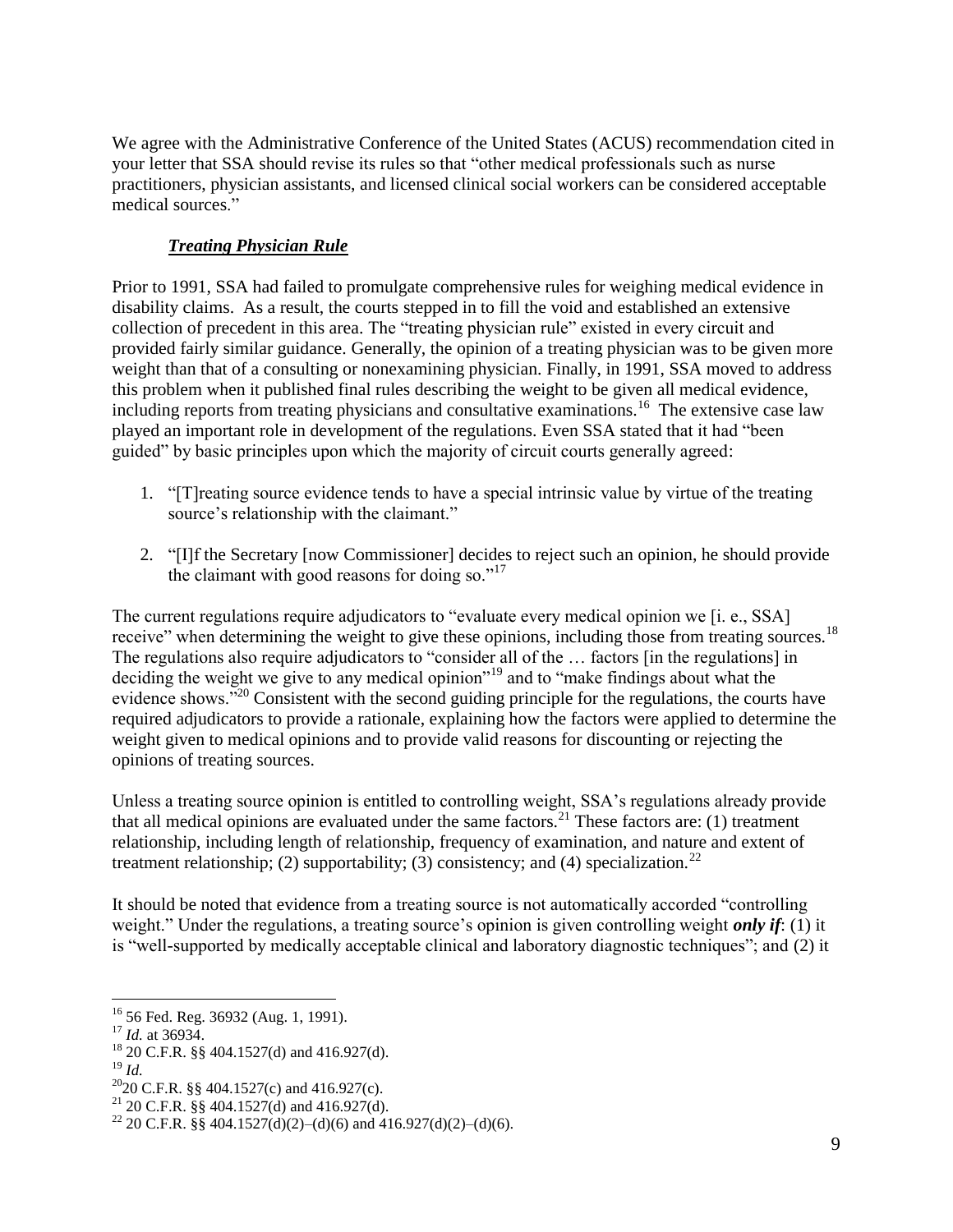is "not inconsistent with the other substantial evidence in your case record."<sup>23</sup> If a treating source opinion is not given controlling weight, SSA will apply the other factors listed above.<sup>24</sup>

# *Acceptable Medical Sources*

SSA should expand the list of "acceptable medical sources" to include nurse practitioners, physician assistants, and licensed clinical social workers. Delays in the disability claims process often arise when SSA requires a consultative examination to confirm the diagnosis made by a nurse practitioner, physician assistant, or licensed clinical social worker. Millions of Americans rely on these licensed practitioners as their primary providers of physical and mental health care. Based on current trends, these health professionals will become an increasing part of the nation's healthcare workforce  $-a$ role that the federal government is committed to promoting. Because these professionals are licensed by states, expanding the list of acceptable medical sources to include them protects the integrity of the disability programs. Most importantly, it will streamline the process, ensuring that eligible individuals access benefits in a timely manner.

# **VI. Hearing Notice and Closing the Evidentiary Record**

The CCD Social Security Task Force has long recommended that SSA increase the time for providing advance notice of the hearing date from the current 20 days to 75 days. We thank you for highlighting this option in your letter. An increase to 75 days would allow more time to obtain medical evidence before the hearing and make it far more likely that the record will be complete when the ALJ reviews the file before the hearing. The 75-day time period has been in effect in SSA's Region I states since August 2006 and, based on reports from representatives, has worked well.

We strongly support the submission of evidence as early as possible, since it means that a correct decision can be made at the earliest point possible. However, there are many legitimate reasons why evidence is not submitted earlier and thus why closing the record is not beneficial to claimants, including: (1) worsening of the medical condition which forms the basis of the claim; (2) factors outside the claimant's control, such as medical provider delay in sending evidence; and (3) the need to keep the process informal and focused on determining whether the individual is eligible for disability benefits to which he or she is statutorily entitled.

The CCD Social Security Task Force opposes proposals to limit the ability to submit evidence within a set number of days before the hearing and/or to close the record entirely after the ALJ hearing is held. There have been a number of such proposals offered over the years. We believe that these proposals are neither beneficial to claimants nor administratively efficient for the agency.

Under current law, new evidence can be submitted to an ALJ and it must be considered in reaching a decision.<sup>25</sup> Contrary to assertions by some that there is an unlimited ability to submit new evidence after the ALJ hearing, the current regulations and statute are very specific in limiting that ability at later levels of appeal. At the Appeals Council level, new evidence will be considered, but only if the Appeals Council determines it relates to the period before the ALJ decision and is "new and

 $\overline{a}$ <sup>23</sup> 20 C.F.R. §§ 404.1527(d)(2) and 416.927(d)(2).

<sup>24</sup> *Id.*

<sup>&</sup>lt;sup>25</sup> 42 U.S.C. § 405(b)(1). Current regulations comply with the statute by providing that the claimant may submit new evidence at the hearing. 20 C.F.R. §§ 404.929 and 416.1429.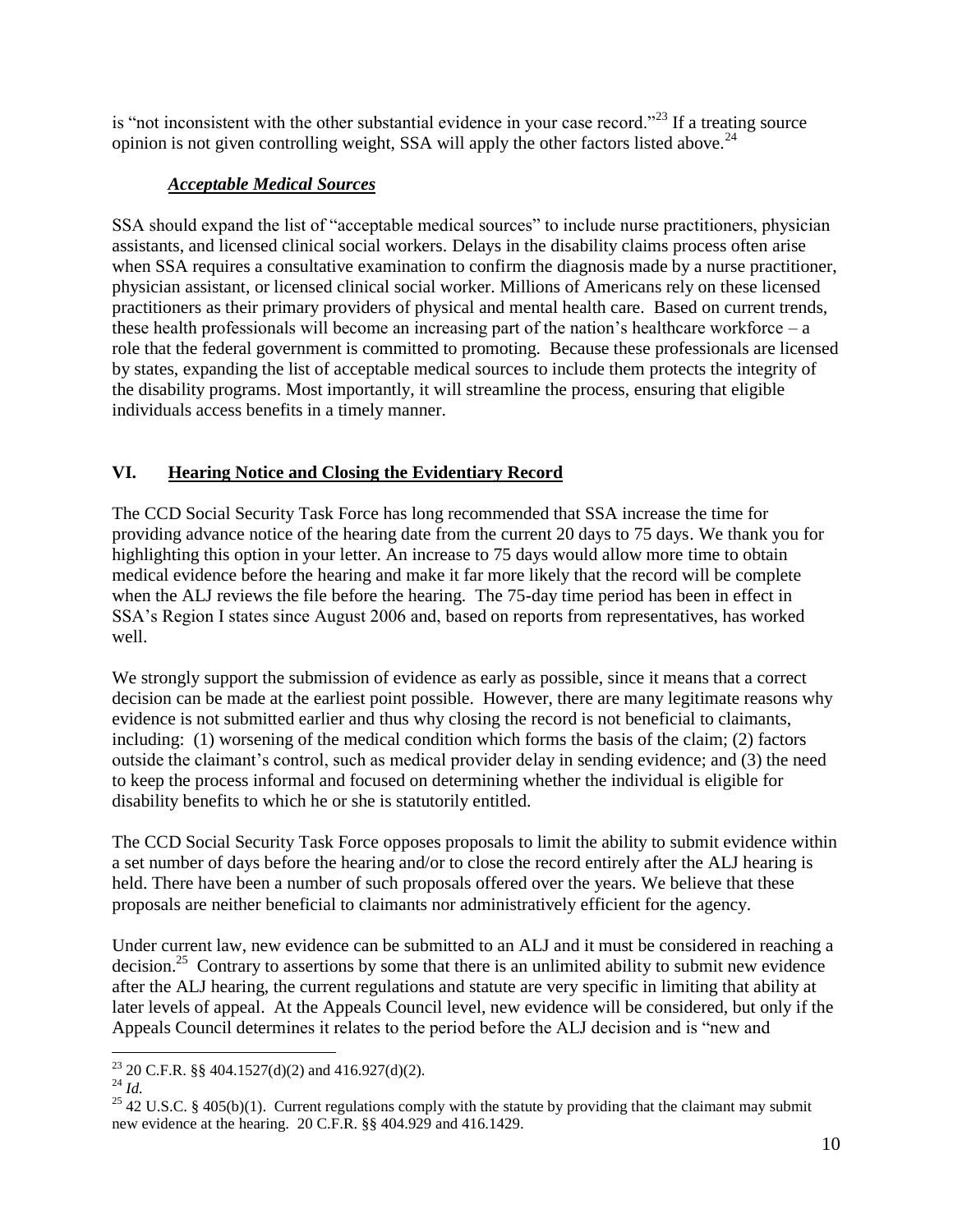material."<sup>26</sup> While the Appeals Council remands less than one-in-five appeals filed by claimants, the reason for most remands is not the submission of new evidence, but rather legal errors committed by the ALJ, including the failure to consider existing evidence according to SSA regulations and policy, the failure to apply the correct legal standards, and the failure to articulate the rationale for discounting evidence and/or testimony.

At the federal court level, the record is closed and the court will not consider new evidence in its decision-making process. However, the court does have the authority to remand the case for SSA to consider the additional evidence, but only if the new evidence is (1) "new" and (2) "material" and (3) there is "good cause" for the failure to submit it in the prior administrative proceedings.<sup>27</sup> Because courts hold claimants to the stringent standard in the Act, remands occur very infrequently under this part of the statute. The vast majority of court remands are not based on new evidence, but are ordered under the statute due to legal errors committed by the ALJ.

#### **VII. Review of Applicants' Social Media Accounts**

Your letter recommends that SSA personnel should be allowed to review each applicant's social media accounts prior to the decision to award benefits, and that SSA should require that all CDRs incorporate a review of such accounts. We have grave concerns about this approach and its potential impact on claimants, decisional quality, and workload, as well as the security of SSA's data systems. We agree with SSA's policy to allow consideration of social media accounts but only after referral to personnel who are trained to investigate allegations of fraud or similar fault, primarily in a measured approach by the SSA Office of Inspector General.

The reliability of social media is often low and difficult to ascertain. For example, it may be difficult to tell whether a photograph was taken before or after the onset of a disability, whether a social media post was intended seriously or in jest, or whether a series of social media posts reflects a person putting on their best face for friends and family as opposed to the reality of their day to day life. It can also be difficult to identify whether an account was actually established by a claimant or beneficiary. Even former Commissioner Michael Astrue stated during a May 17, 2012 Senate Finance Committee hearing<sup>28</sup> that he had not created a Facebook page but had been signed up by others. Computer technology makes it very easy for a malicious person to create a social media account under someone else's name, or to create pictures or videos that depict a person falsely, for example, by pasting a person's face onto a picture of someone else or inserting false information.

For these reasons, any information reviewed on social media must be carefully evaluated and corroborated by specially trained investigative personnel. Indeed, as described by SSA, its Cooperative Disability Investigative Units (CDIUs) do precisely that: "CDIUs often use Internet or social networking sites as a starting point for their investigations. However, they corroborate this information and do not base their findings on uncorroborated information."<sup>29</sup>

 $26$  20 C.F.R. §§ 404.970(b) and 416.1470(b).

 $27$  42 U.S.C. § 405(g).

<sup>&</sup>lt;sup>28</sup> The Social Security Administration: Is It Is it Meeting its Responsibilities to Save Taxpayer Dollars and Serve the Public?, Senate Finance Committee, May 17, 2012, available at

[http://www.finance.senate.gov/hearings/hearing/?id=35b30665-5056-a032-52b7-89db5b56d235.](http://www.finance.senate.gov/hearings/hearing/?id=35b30665-5056-a032-52b7-89db5b56d235)

<sup>&</sup>lt;sup>29</sup> SSA Administrative Message AM-12053, Effective Date: 04/16/2012, "Credibility Assessment, Personally Identifiable Information, Internet and Social Media Network Sites, and Suspected Fraud."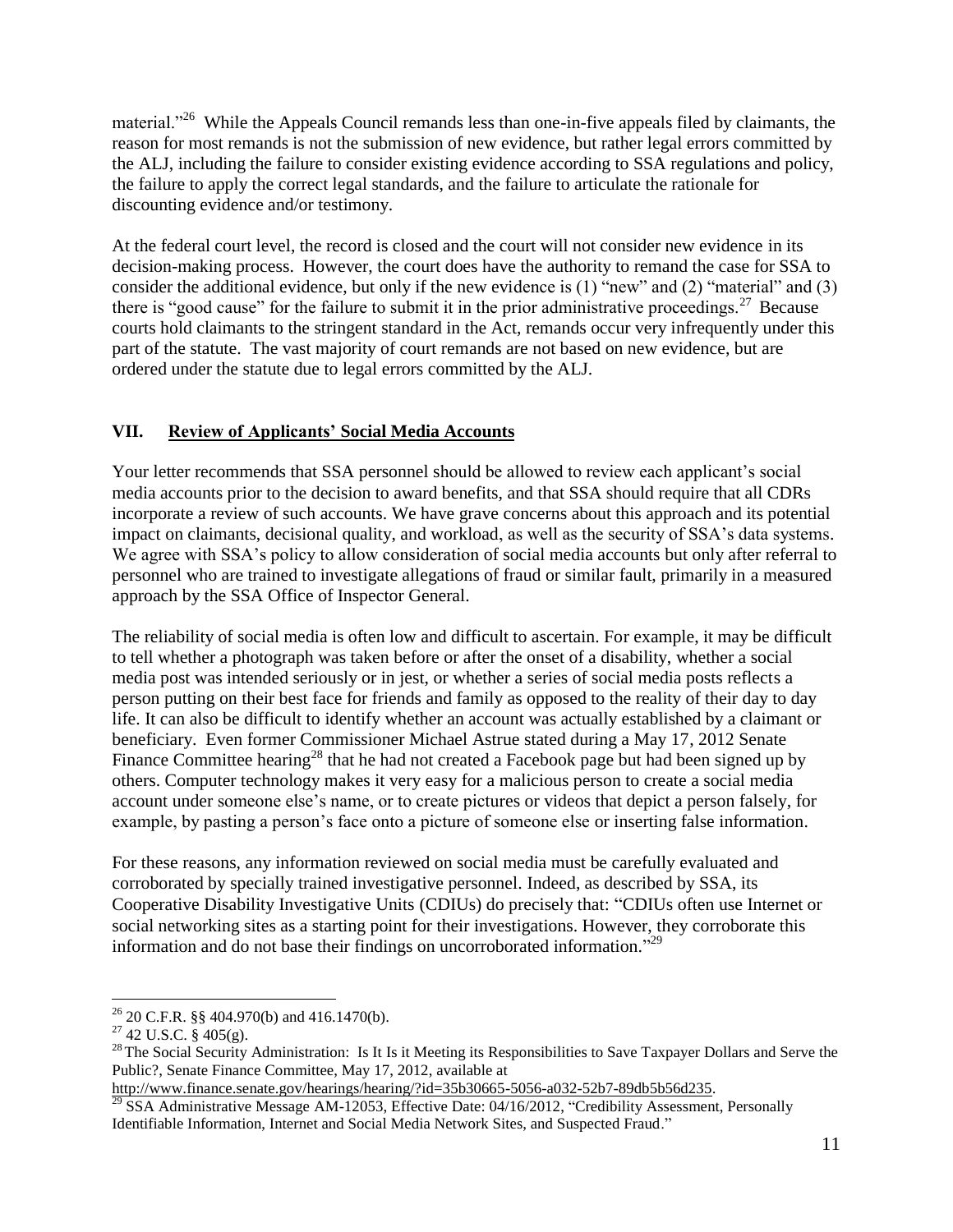Because social media can generate a large volume of information, the corroboration process may be very time-consuming and require specialized knowledge. SSA adjudicators, including DDS disability examiners and ALJs, lack the time, resources, and expertise to investigate potentially criminal and or fraudulent activities.

We believe that the current process, under which SSA personnel who become aware of potential fraud are instructed to report the suspected fraud to staffs who specialize in investigating and corroborating potential fraud, is appropriate. This approach was supported by the SSA Inspector General in his response to questioning at your Subcommittee's April 9, 2014 hearing. He stated that he had concerns about allowing access to social media by all SSA personnel, noting that social media should be viewed in context as a "tool" or a "clue."

Additionally, it is vital that SSA maintain the integrity of its data systems to protect the confidential information of the American people. Any risk of a data breach at SSA is unacceptable. In testimony before the Senate Finance Committee on May 17, 2012,<sup>30</sup> former Commissioner Astrue described SSA's computer firewall as "the toughest" to break through. Former Commissioner Astrue stated that to ensure security, no SSA employee can access Facebook from his or her work computer, and that the agency's policy on access to social media protects privacy and prevents malware from entering the SSA computer system. As noted by the agency:

Adjudicators and reviewers must not use Internet sites and social media networks to obtain information about claimants to adjudicate cases, except as outlined below in cases involving suspected fraud. Entering PII [personally identifiable information] in an Internet search engine or social media network may compromise the confidentiality of PII. The responsibility to protect PII within an employee's control applies at all times, regardless of whether the employee is at an official duty station, another official work location, an alternate duty station, or off duty. This policy applies whether the individual is using a computer or personal device (for example, Blackberry or Smartphone).<sup>31</sup>

# **VIII. Modernization of the Medical-Vocational Guidelines**

The Medical-Vocational Guidelines,<sup>32</sup> when issued in 1980, were supported by the Dictionary of Occupational Titles (DOT). The DOT is used by the state Disability Determination Services and Administrative Law Judges to identify jobs that claimants might be able to perform in light of their functional limitations and vocational characteristics.

We agree that the DOT needs to be updated. SSA has signed an interagency agreement with the U.S. Department of Labor's Bureau of Labor Statistics (BLS). More detailed information about the agreement is available at [http://www.ssa.gov/disabilityresearch/occupational\\_info\\_systems.html.](http://www.ssa.gov/disabilityresearch/occupational_info_systems.html) We support SSA's efforts to develop a new Occupational Information System (OIS) to update and/or replace the DOT by working in conjunction the BLS.

Initially, SSA worked on creating a new OIS on its own. However, for some years, we believed that SSA should collaborate with other agencies that have established expertise and we support the

 $\overline{a}$  $30$  See note 29.

<sup>31</sup> *Id.*

<sup>32</sup> 20 C.F.R., Pt. 404, Subpt. P, App. 2 (2012).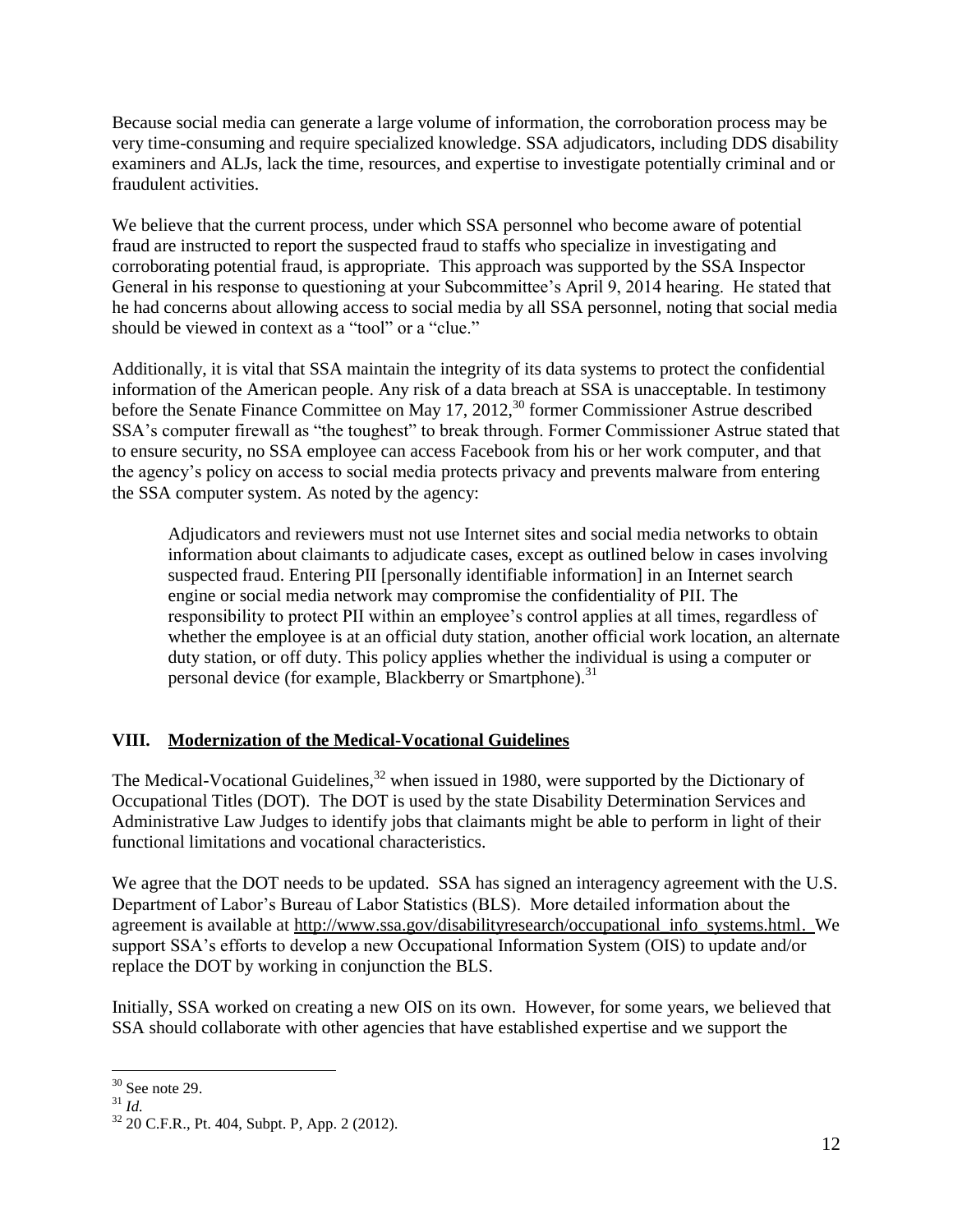Agency's current plan to work with the Department of Labor in the interest of efficient use of government resources. The SSA-BLS partnership has been successful to date and we believe that it will result in a more up-to-date and well-supported occupational information system for SSA.

We understand that SSA, through its Disability Research Consortium, is conducting a review of recent literature, reports, studies, and other materials that could impact the factors used in the Medical-Vocational Guidelines. SSA will then be able to use this information to decide whether changes are needed to the Guidelines. We support this evidence-based approach.

We do not support an increase in the age categories. Critics of the current age categories<sup>33</sup> argue that since there is evidence that the average health of older workers has improved and many older persons are working, the age categories in the Medical-Vocational Guidelines should be adjusted upward. However, these trends have little to do with the work capacity of persons with severe health problems or disabilities who are not working and have applied for disability benefits. That is, the average health of a population reveals little about the individuals who apply for disability benefits, who by definition are not enjoying the average health of the population at large.

Not all segments of the population have benefited from improvements in health and working conditions. In particular, individuals with lower incomes and less education might be especially disadvantaged by changes to the Guidelines, since these groups have benefited the least from overall improvements in the health of the general population.<sup>34</sup> These persons who are found disabled under the Guidelines have the most adverse vocational characteristics – low education, lack of work skills, and limited residual functional capacity. When these factors are combined, the Guidelines recognize that the occupational opportunities are so restricted that a finding of "disabled" is warranted. These are the very individuals who would be harmed by increasing the age categories of the Medical-Vocational Guidelines.

We support SSA's approach to thoroughly research and assess how age, education, and work experience impact the ability to work in current jobs that exist in significant numbers in our economy.

# **IX. Use of Video Hearings**

We support the use of video hearings so long as the right to a full and fair hearing is adequately protected; the quality of video hearings is assured; and the claimant retains the absolute right to have an in-person hearing as provided under current regulations<sup>35</sup> and SSA policy.

Video hearings allow ALJs to conduct hearings without being at the same geographical site as the claimant and representative and have the potential to reduce processing times and increase productivity. The claimant makes the ultimate decision whether to accept the video hearing.

In general, representatives report that video hearings are usually accepted, primarily because they lead to faster adjudication. However, there are a number of reasons why a claimant may decline and choose to exercise the right to an in-person hearing, e.g., the claimant's demeanor is critical (e.g.,

 $33$  20 C.F.R. §§ 404.1563 and 416.963 (2012).

<sup>&</sup>lt;sup>34</sup> See, for example, [http://www.nih.gov/news/pr/aug2006/nia-16.htm.](http://www.nih.gov/news/pr/aug2006/nia-16.htm)

<sup>35</sup> 20 C.F.R. §§ 404.936 and 416.1436.